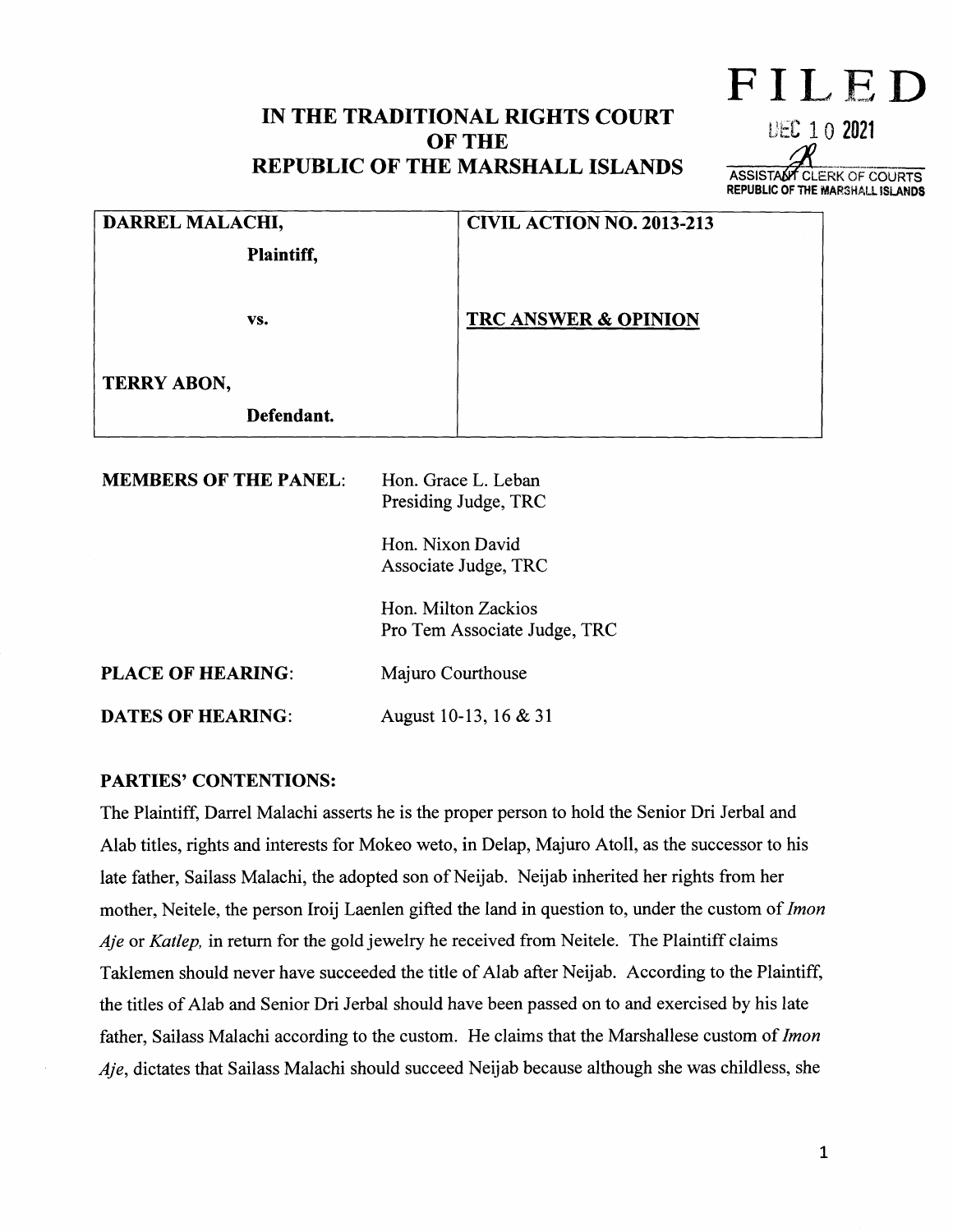considered Sailass Malachi as her own, as a *kanin lujen*. As such, upon the passing of Sailass Malachi, his children should therefore succeed him and inherit those rights (Alab and Senior Dri Jerbal). The Plaintiff also asserts that Taklemen adopted Neimako, Terry Abon's mother, and was not the proper person to have exercised the titles, rights and interests on an *Imon Aje* because they are descendants of the younger bwij of LiJuly. The Plaintiff further asserts that Terry Abon is attempting to exercise a right he claims he acquired through a *kalimur* made by Taklemen John, a right (Taklemen) attained through deception, misrepresentations of the truth and fraud, all in her attempt to take the rights away from Sailass Malachi.

The Plaintiff asks this court to find in favor of his older brother, Jekien Malachi, as the proper person to hold the titles, rights and interests for Alab and Senior Dri Jerbal on Mokeo Weto, in Delap, Majuro Atoll, Marshall Islands, and not Terry Abon.

Defendant Terry Abon contends and states that the Plaintiff's father, Sailass Malachi, was adopted from outside the bwij by Neijab without an expressly written *kalimur* from her. Therefore, his (Sailass Malachi) right to succeed Neijab, as so dictated by custom, was extinguished or terminated upon Neijab's death. The Defendant avers that his rights over Mokeo Weto stem from Taklemen's *kalimur* which was signed and approved by Iroijlaplap Joba Kabua, Iroij Amata Kabua and Iroij-edrik Telean, and further affirmed by Iroijlaplap Jurelang Zedkeia in his speech delivered during her (Alab Taklemen) *eoraak.* The Defendant further asserts that Sailass Malachi was not in a position to know about Taklemen's *kalimur* as he is not a member ofNeijab and Taklemen's bwij, and also because, Neijab failed to secure a *kalimur* for herself and her children to hold and exercise any titles or rights on Mokeo Weto, through her own negligent. The Defendant claims he is Neimako Abon's son, and Neimako Abon was customarily adopted by Alab Taklemen John, and as custom dictates, is the proper person to hold and exercise the Alab and Senior Dri Jerbal titles, rights and interests on Mokeo Weto today. This is based on the *kalimur* between Taklemen John and Iroijlaplap Joba Kabua, Iroij Amata Kabua and Leroij Telean, signed and agreed to on January 29, 1980. It is on the basis of this agreement and the above stated reasons, that the Defendant requests to have any land lease agreements signed and executed without his approval be declared null and void. The current Iroijlaplap for Mokeo Weto is Leroij Esther Zedkeia.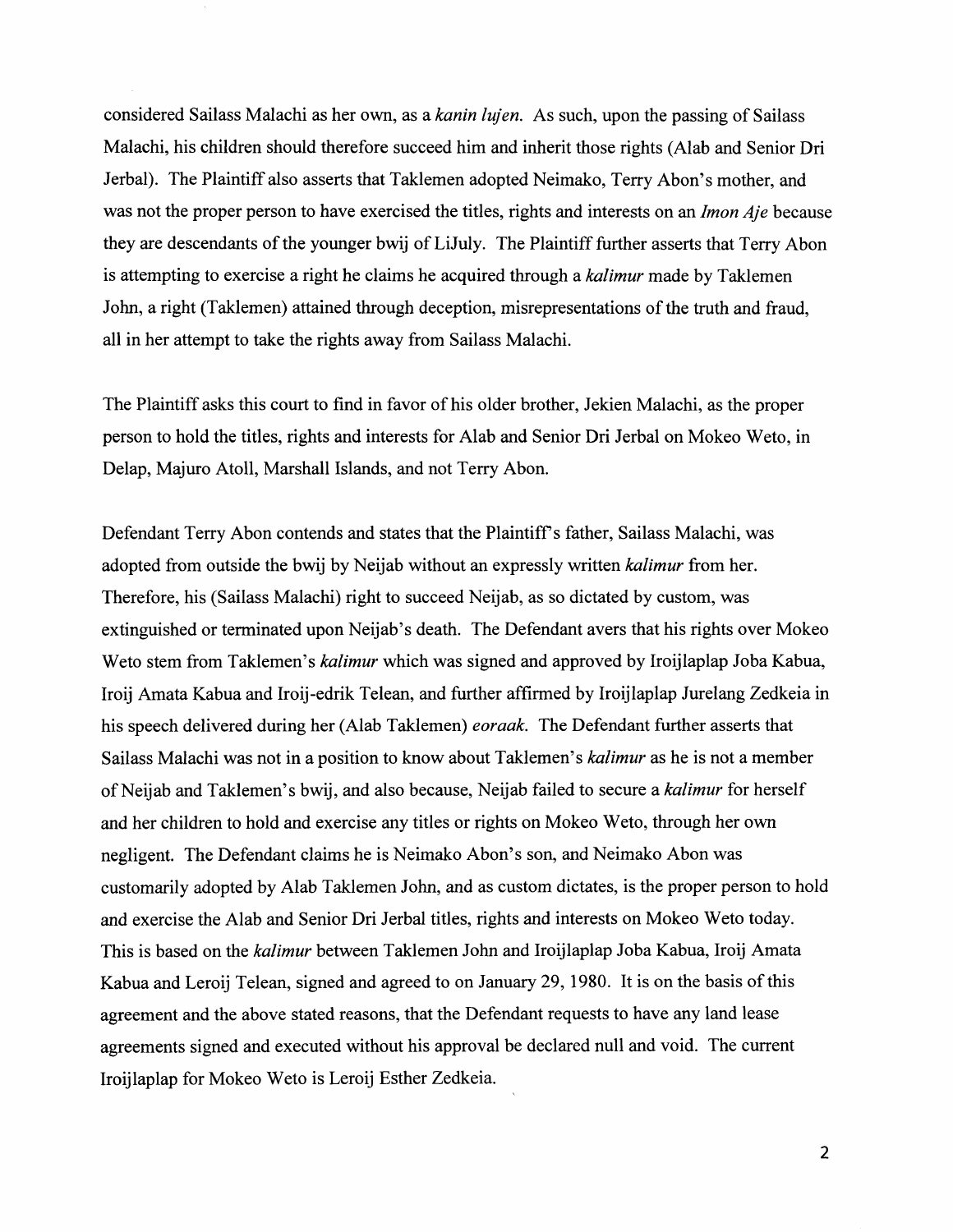#### **QUESTIONS REFERRED TO THE TRC PANEL:**

As between Sailass Malachi and Terry Abon, and those claiming through them, who is, in accordance with custom and traditional practice, the proper person to hold the Alab and Senior Dri Jerbal titles, rights and interests on Mokeo Weto, Delap Village, Majuro Atoll, Republic of the Marshall Islands?

#### **ANSWER:**

Terry Abon.

#### **FACTUAL FINDINGS UPON WHICH THE OPINION IN ANSWER IS BASED:**

After listening to testimony and reviewing the evidence presented in this case, the TRC Panel concluded that the land in question, Mokeo W eto, Delap, Majuro Atoll, is an *Imon Ninnin*  according to Marshallese custom, passed down from Lakuboke to his daughter, Neiboke, and subsequently in succession to Neijab and Taklemen, as illustrated in Defendant's Exhibit A(2). As such, this Panel finds that the proper person to hold and exercise the titles, rights and interests of the Alab and Senior Dri Jerbal on Mokeo Weto, is Terry Abon.

*Imon Aje* are lands gifted by an iroij as payment or in return for good deeds or services to the iroij. (See 577R 458 and J. Tobin, "Land Tenure in the Marshall Islands", p. 30.) Ostensibly, the information from this case supports the notion that Mokeo Weto is not an *Imon Aje.* 

On August 15, 1959, the Determination of Land Ownership was generated and formalized. Subsequent to the hearings conducted with Iroijlaplap Aisea, Iroij-edrik Lijeklok, Alab Neijab and Dri Jerbal Taklemen, it was declared and confirmed that Mokeo Weto was not and should not be an *Jmon Aje* or *Katlep,* but an *Imon Ninnin,* because if it was an *Jmon Aje,* then Taklemen would not have held or exercised the title and rights of the Senior Dri Jerbal. Custom dictates that if an *Imon Aje* is gifted to a female, then the line of succession for the alabship and Senior Dri Jerbal titles will exclusively pass through her issues, and thereafter in subsequent succession from the line of the first beneficiary, and not through any of her younger siblings' children. The Determination of Land Ownership document illustrates this type of succession. This Land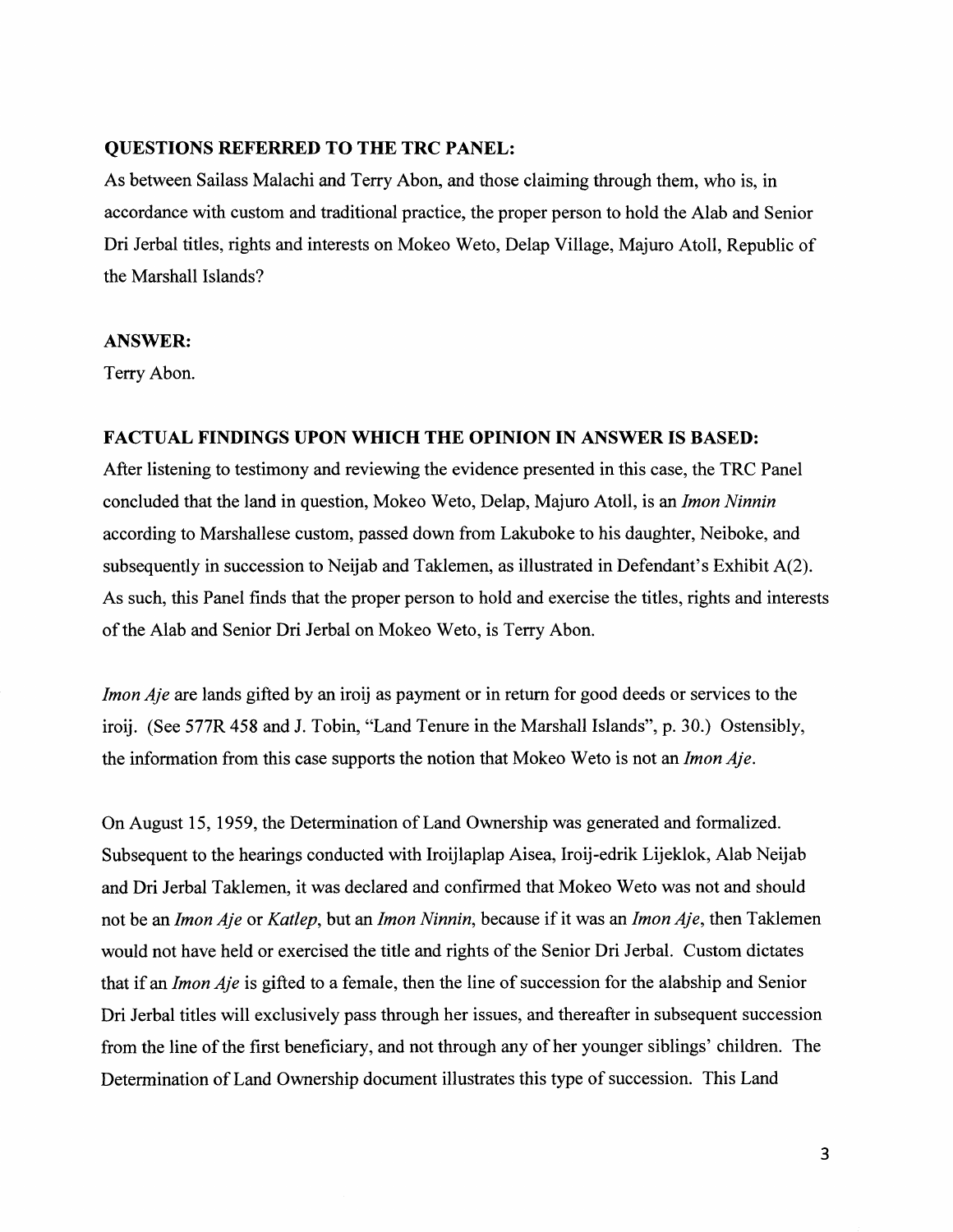Determination document also shows that Mokeo was initially an *lmon Ninnin* from Lakuboke to his child, Neiboke and through her (Neiboke), commences a new *bwij,* which we agree is implicitly supported by the fact that the alabship was held and exercised by Neijab, while Taklemen, held the Dri Jerbal right and title. If this were not the case, Iroijlaplap Aisea and Iroij-edrik Lijeklok would have corrected it.

Neijab and Taklemen were both childless, however both adopted children from outside the bwij. Neijab customarily adopted Sailass Malachi as her own son or *kanin lujen,* and likewise, Taklemen customarily adopted Neimako. Neijab and Taklemen's mothers were sisters and the natural daughters of Neiboke. Neijab failed to leave a will or testament for Sailass Malachi to succeed her and exercise the Alabship and Senior Dri Jerbal titles for Mokeo Weto. As a result of that failure, Sail ass Malachi's issues cannot and are unable to succeed as a titleholder on the weto. (See HCT CA 1999-288). The Panel recognizes and acknowledges that Sailass Malachi's rights in the line of succession should not be terminated or be solely determined upon the absence of a *kalimur,* but is also of the opinion that the line of succession deviated from that of an *lmon Ninnin* to an *lmon Bwij* with Neiboke's line, which continued in succession to the current generation today of Darrel Malachi and Terry Abon, in which Darrel Malachi is a descendant of a patrilineal line, whereas Terry Abon comes from a matrilineal line.

During the *eoraak* of Alab Taklemen, Iroijlaplap Jurelang Zedkeia expressed his recognition of Terry Abon as the proper person to hold and exercise the Alab and Senior Dri Jerbal titles, rights and interests on Mokeo Weto, in Delap, Majuro Atoll. The Panel believes his acknowledgement only solidifies Taklemen John's *kalimur.* 

#### **RELEVANT CUSTOMARY & TRADITIONAL PRACTICE:**

- 1. *Kokajriri-* The adoption of a child after birth or as a young child as if it were your own. Adoption may occur within the same *bwij* as well as outside the *bwij.*
- 2. *Kanin lujen-* Considered as one's biological child or natural child.
- 3. *Jmon Aje* -land given to an individual who performs good deeds for the chief.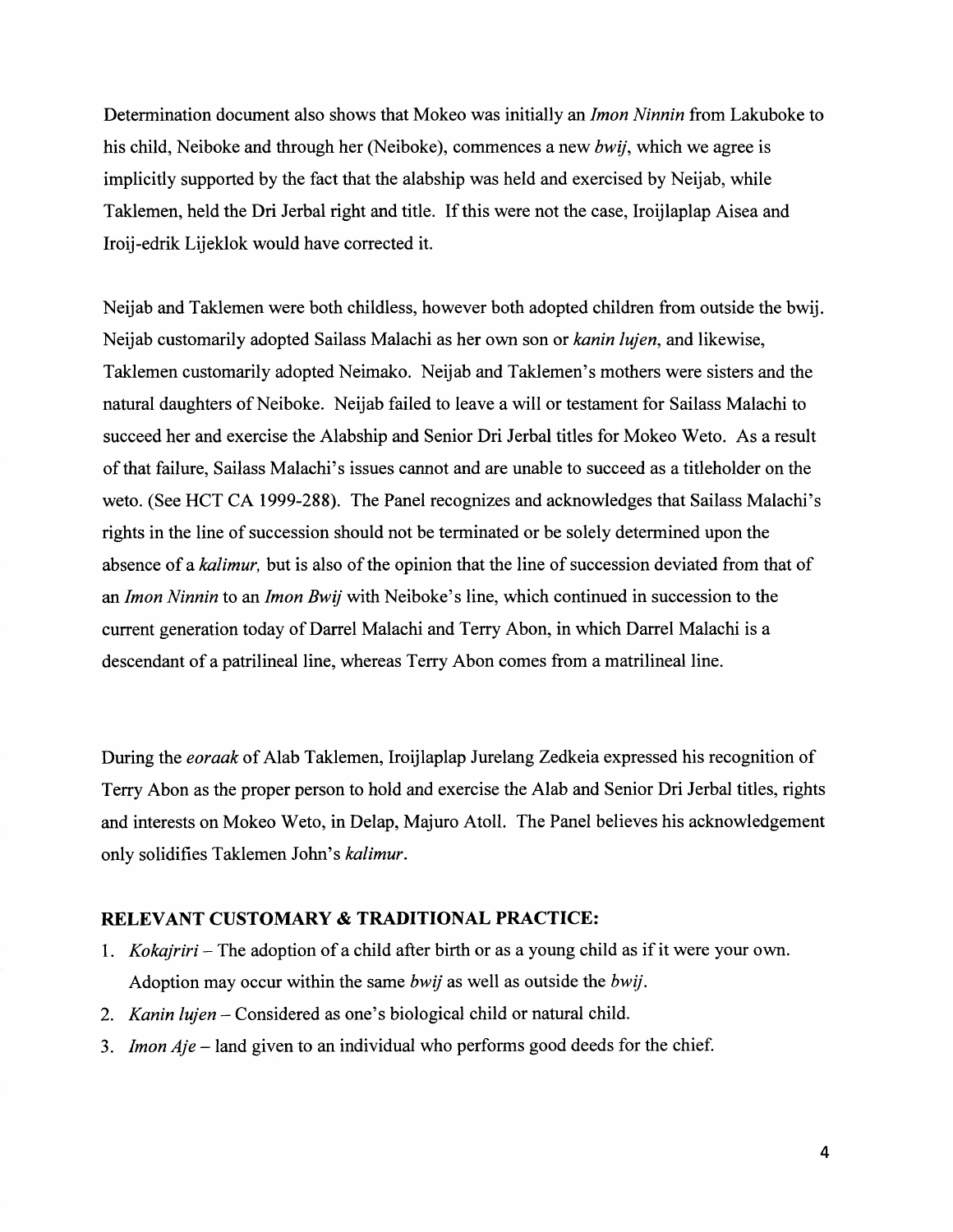- 4. *Imon Ninnin*  land given by an *alab* or head of the *bwij,* to his child or children, with the approval from the *bwij* and the *iroijlaplap.*
- 5. *Katlep* -land allocated by the chief/iroijlaplap to an individual or bwij, or to place or the placement of a person/people on the land.

## APPLYING THE CUSTOM TO FACTUAL FINDINGS:

The evidence in this case clearly shows that Neijab adopted Sailass Malachi and Taklemen adopted Neimako, and they both considered their adopted children as their own, or *kanin lujerro.*  The evidence also shows that Mokeo Weto is not an *Imon Aje* or *Katlep,* but an *Imon Ninnin,* for the descendants of Lakuboke, as illustrated in Defendant's Exhibit  $A(2)$ .

# PLAINTIFFS' WITNESSES:

- 1. Darrel Malachi
- 2. Mudge Samuel
- 3. Hainrick Moore

# DEFENDANT'S WITNESSES:

- 1. Terry Abon
- 2. Joseph Jorlang
- 3. Austen Jurelang
- 4. Jimmy Kamram

# PLAINTIFFS' EVIDENCE:

- 1. Plaintiff's Exhibit  $A M$ enmenbwij/Genealogy Chart
- 2. Plaintiff's Exhibit B  $-$  1954 Ownership of Land Release #124
- 3. Plaintiff's Exhibit B1 Ownership of Land, Majuro Atoll 1959
- 4. Plaintiffs' Exhibit C- Certificate of Death- Sailass Malachi
- 5. Plaintiffs Exhibit D- Certificate of Birth Steria or Malachi
- 6. Plaintiff's Exhibit  $E$  Delayed Registration of Birth
- 7. Plaintiff's Exhibit  $K$  Certificate of Death Neijab
- 8. Plaintiff's Exhibit  $H -$  Admitted Order of Adoption of Makko Beed

## DEFENDANT'S EVIDENCE: